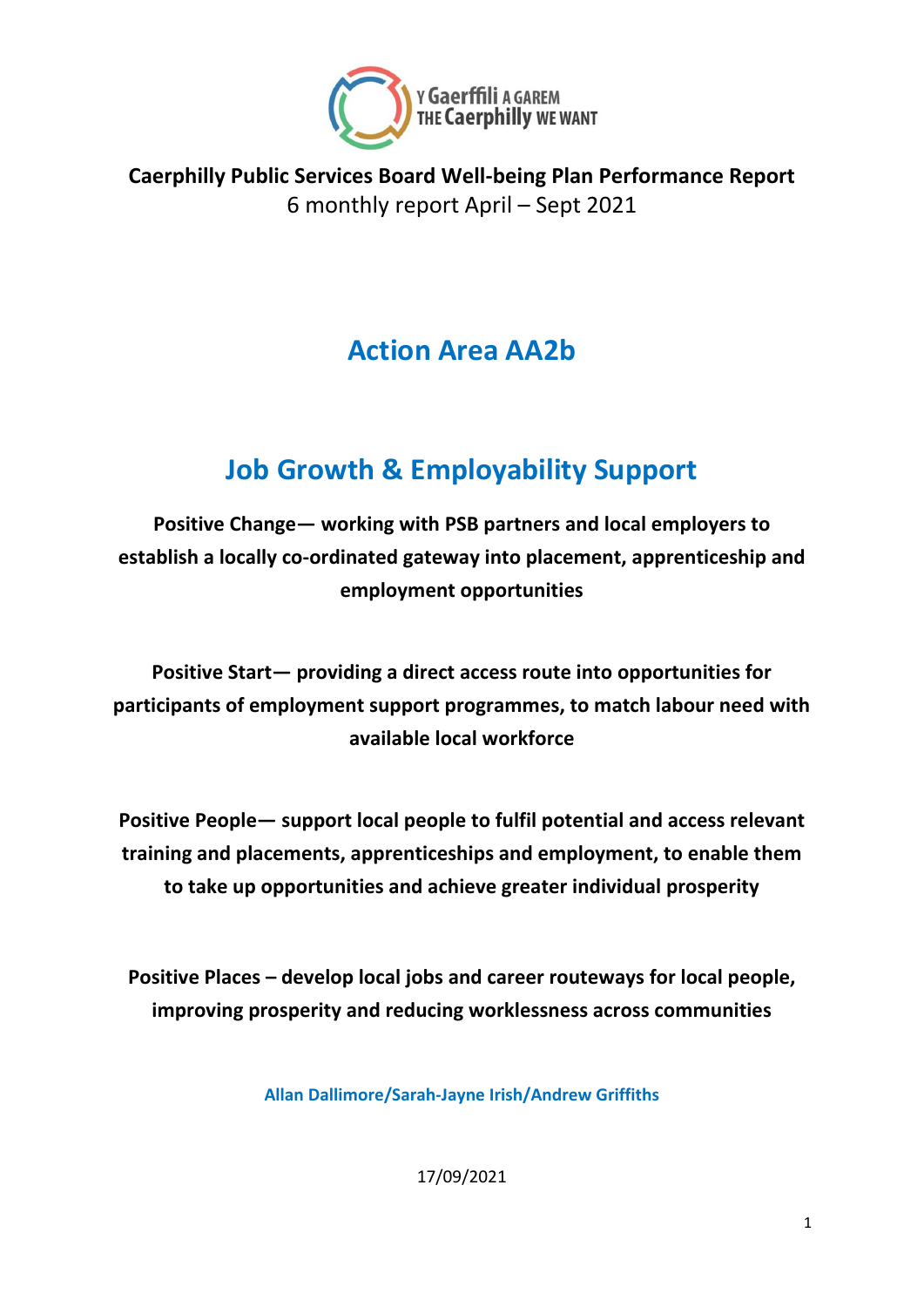

#### **Performance Levels**

| Performance measures where identifiable                                                                                                                                            | Is there a risk<br>this will not<br>be achieved? |
|------------------------------------------------------------------------------------------------------------------------------------------------------------------------------------|--------------------------------------------------|
| Increase the number of people supported into employment via the<br>flagship employment programmes.                                                                                 | No                                               |
| Increase the number of residents engaged in apprenticeships,<br>traineeships and work placement opportunities.                                                                     | No.                                              |
| Increase the number of local businesses offering opportunities for<br>apprenticeships, traineeships, work placements and sustainable<br>employment.                                | No.                                              |
| Increase the number of apprenticeships, work placements and<br>employment opportunities provided by Caerphilly Council.                                                            | No                                               |
| Increase the number of opportunities for apprenticeships,<br>traineeships, work placements and sustainable employment<br>provided as a result of links with procurement contracts. | No                                               |

| <b>Quantifiable measures</b>                                                                                                                                                                                           | Is there a risk<br>this will not<br>be achieved?                                                                                                                                          |
|------------------------------------------------------------------------------------------------------------------------------------------------------------------------------------------------------------------------|-------------------------------------------------------------------------------------------------------------------------------------------------------------------------------------------|
| Achieve annual targets for people into work via employment support<br>programmes, as follows: CfW - 72 job entries, CfW+ - 275 job entries                                                                             | Potentially-<br>pandemic still<br>impacting upon<br>employment<br>opportunities<br>and summer<br>months<br>traditionally<br>quieter; however<br>expecting<br>increase within<br>Q3 and Q4 |
| Support 100 local employers via participant matching with Employability<br>Support programmes                                                                                                                          | No                                                                                                                                                                                        |
| Promote Kickstart takeup within CCBC departments and partner organisations,<br>linking to Employability Support participants where appropriate - establish 15<br><b>Kickstart Placements</b>                           | Yes - partially;<br>final Kickstart<br>bid was for 10<br>rather than 15<br>placements                                                                                                     |
| Complete full pilot year of Caerphilly Academy - Gateway to Employment<br>(apprenticeship programme) - develop 12 apprenticeships/opportunities via<br>Academy                                                         | No                                                                                                                                                                                        |
| Work with Procurement departments to maximise community benefits and<br>targeted recruitment and training opportunities (arising from public sector<br>contracts) - develop 32 opportunities via procurement contracts | <b>No</b>                                                                                                                                                                                 |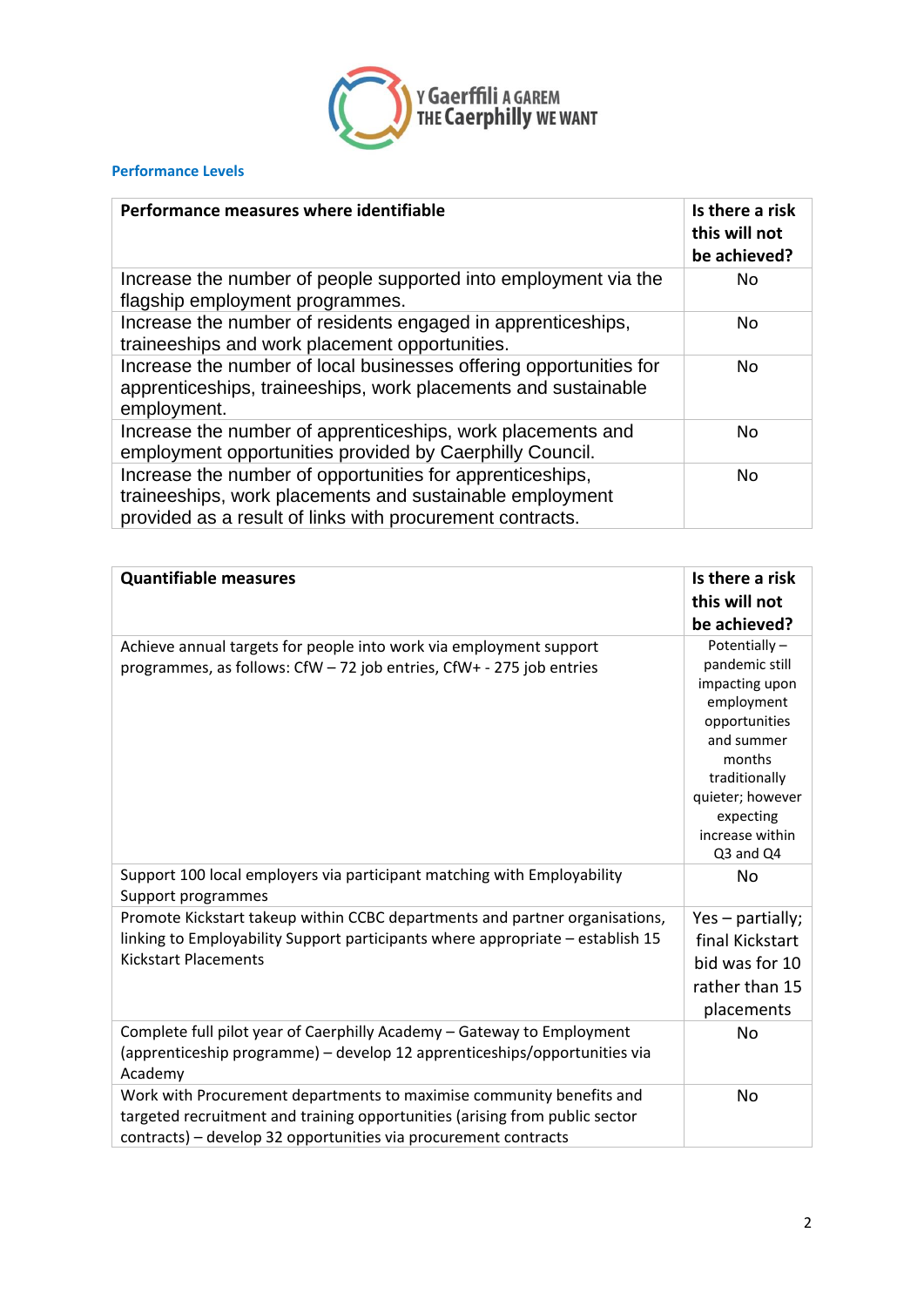

#### **Evidence**

| <b>Priority</b>                                                                                                                                                                 | <b>Comment</b>                                                                                                                                                                                                                                                                                                                                                                                                                                                                  |
|---------------------------------------------------------------------------------------------------------------------------------------------------------------------------------|---------------------------------------------------------------------------------------------------------------------------------------------------------------------------------------------------------------------------------------------------------------------------------------------------------------------------------------------------------------------------------------------------------------------------------------------------------------------------------|
| AA2b.1 – Establish an all age<br>apprenticeship programme across<br>PSB member organisations with a<br>co-ordinated point of access.                                            | Significant work underway within CCBC to<br>develop placements and apprenticeships,<br>aligned to workforce needs where<br>appropriate. Supported by Academy Pilot<br>programme and Academy Mentor who is in<br>place to provide additional support to<br>maintain individuals in post and maximise<br>success of opportunities.<br>Mapping work to be done to establish<br>opportunities across PSB members and<br>consider possibilities for co-ordinated point<br>of access. |
| AA2b.2 – Maximise the<br>opportunities for residents through<br>the Cardiff Capital Region City Deal<br>and the Valleys Task Force, through<br>local and regional job creation. | Significant levels of employer engagement<br>occurring across PSB member<br>organisations (see specific updates below),<br>providing support with schemes including<br>Kickstart, apprenticeships and training<br>pathways, to grow local jobs and match<br>individuals to these roles via employment<br>programmes. Next stage of this process<br>requires further coordination or employer<br>engagement to avoid duplication of contacts<br>across PSB members.              |

# **Key Tasks**

| Ref | Task                                                                                                                                                                | <b>Progress</b>                                                                                                                                                                                                                                                                                  |
|-----|---------------------------------------------------------------------------------------------------------------------------------------------------------------------|--------------------------------------------------------------------------------------------------------------------------------------------------------------------------------------------------------------------------------------------------------------------------------------------------|
| A   | Support local and regional<br>employers to grow sustainably<br>through the provision of an<br>appropriately skilled workforce                                       | CCBC, DWP, local colleges and other partners<br>working with employers across the county<br>Borough to support growth.                                                                                                                                                                           |
|     | (utilising processes including<br>redundancy response and<br>promoting initiatives such as the<br><b>Welsh Government Employer</b><br>Incentive Scheme, providing a | <b>CCBC Business Liaison/Business Support</b><br>teams have upskilled a number of participants<br>in hospitality to combat the depletion of staff in<br>this sector and supported companies to take<br>on apprentices by encouraging them to partake<br>in the Employer Incentive Scheme. A CCBC |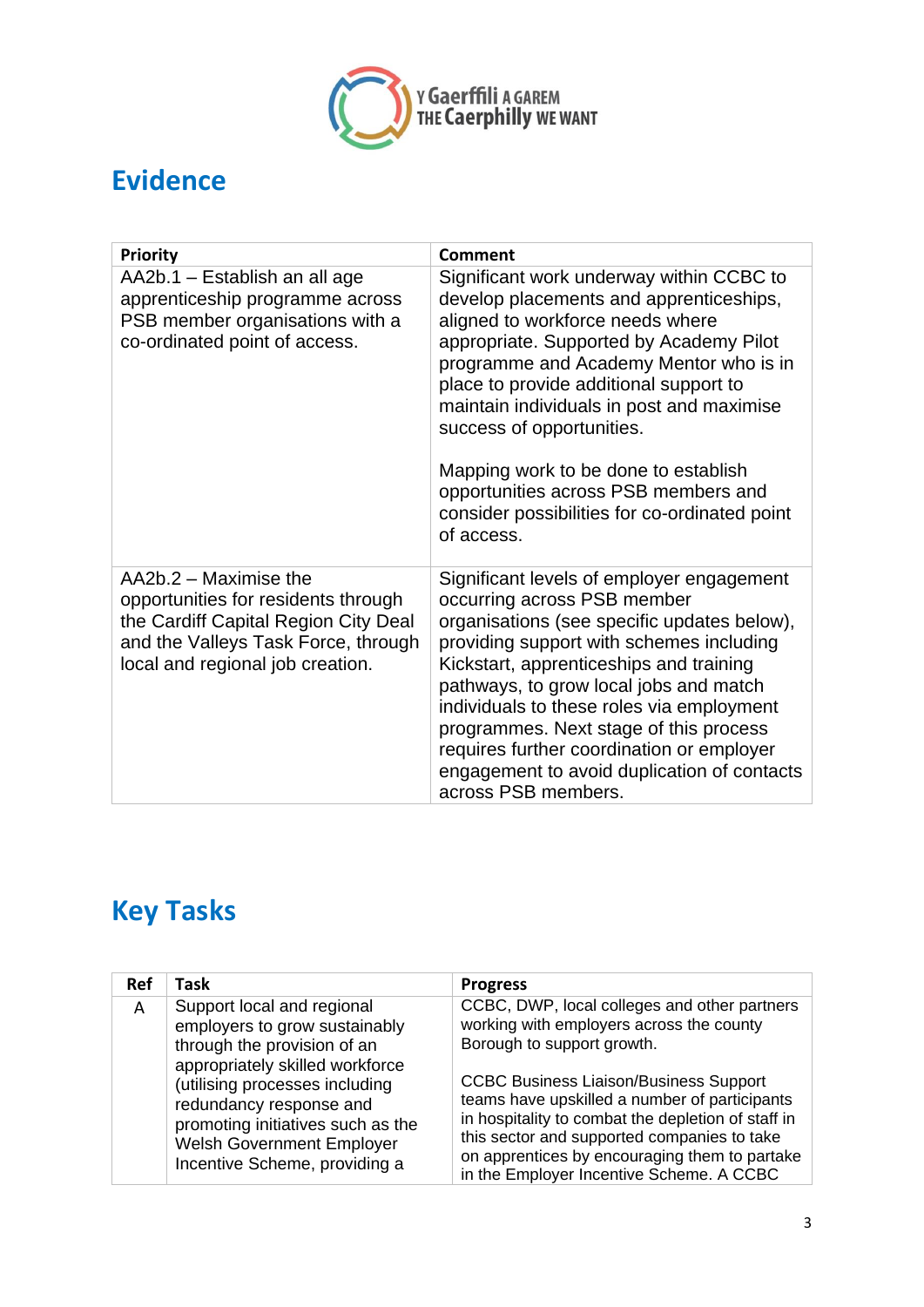

|   | financial incentive for businesses to<br>recruit apprentices)                                                                                                                                                                                                               | redundancy response team was also formed,<br>whereby local businesses were invited to<br>attend meetings where they may be offered<br>support with grants and signposting to<br><b>Business Wales.</b><br>The Welsh Government all age Employer<br>Incentive Programme (EIP) for the recruitment<br>of apprentices has been extended (subject to<br>Funds) until 28th February 2022. This will give<br>a good platform on which to continue to<br>support the development of a skilled workforce<br>across local and regional employers.                                                                                                                                                                                                                                                                                                                                                                                                                                                                                                                                                                                                                                                           |
|---|-----------------------------------------------------------------------------------------------------------------------------------------------------------------------------------------------------------------------------------------------------------------------------|----------------------------------------------------------------------------------------------------------------------------------------------------------------------------------------------------------------------------------------------------------------------------------------------------------------------------------------------------------------------------------------------------------------------------------------------------------------------------------------------------------------------------------------------------------------------------------------------------------------------------------------------------------------------------------------------------------------------------------------------------------------------------------------------------------------------------------------------------------------------------------------------------------------------------------------------------------------------------------------------------------------------------------------------------------------------------------------------------------------------------------------------------------------------------------------------------|
| B | Support local town centres and<br>high streets to grow sustainably<br>through engagement with<br>employability support schemes to<br>match emerging workforce with<br>labour demand (utilising processes<br>including redundancy response,<br>Kickstart, Jobs Growth Wales) | Employment support teams have engaged with<br>Caerphilly Tourism Association to promote<br>employment support/recruitment offer to local<br>employers.<br><b>Employment Manager working with Town</b><br>Centres team to explore linking employability<br>support in to Town Centre transformation<br>agenda, via potential social value contracts etc.<br>CCBC Business Liaison staff have supported<br>approx. 10 participants into Kickstart retail<br>placements within the Caerphilly Borough<br>towns and high streets (and are also planning<br>opportunities within departments of CCBC<br>through the Academy project - see updates<br>below).<br>Liaison with local JCPs and partner<br>organisations such as Remploy and Educ8<br>Training (providing Jobs Growth Wales<br>opportunities) has enabled staff to match<br>emerging labour workforce demands and<br>provide robust training pathways to ensure<br>successful job opportunities and return people<br>into work. This proved extremely beneficial to<br>those facing redundancy as staff were able to<br>match transferable skills to other industry<br>sectors and move those facing job losses into<br>other vacant posts. |
| C | Engage effectively with local<br>communities and residents to<br>promote placement, apprenticeship<br>and employment opportunities<br>offered by PSB partner<br>organisations                                                                                               | The Welsh Government Apprenticeship<br>Vacancy Service (AVS) provides a platform for<br>effective engagement to promote<br>apprenticeship opportunities. The<br>Apprenticeship Matching Service (AMS)<br>continued to promote vacancies for Job<br>opportunities via the Job Growth Wales<br>programme.                                                                                                                                                                                                                                                                                                                                                                                                                                                                                                                                                                                                                                                                                                                                                                                                                                                                                            |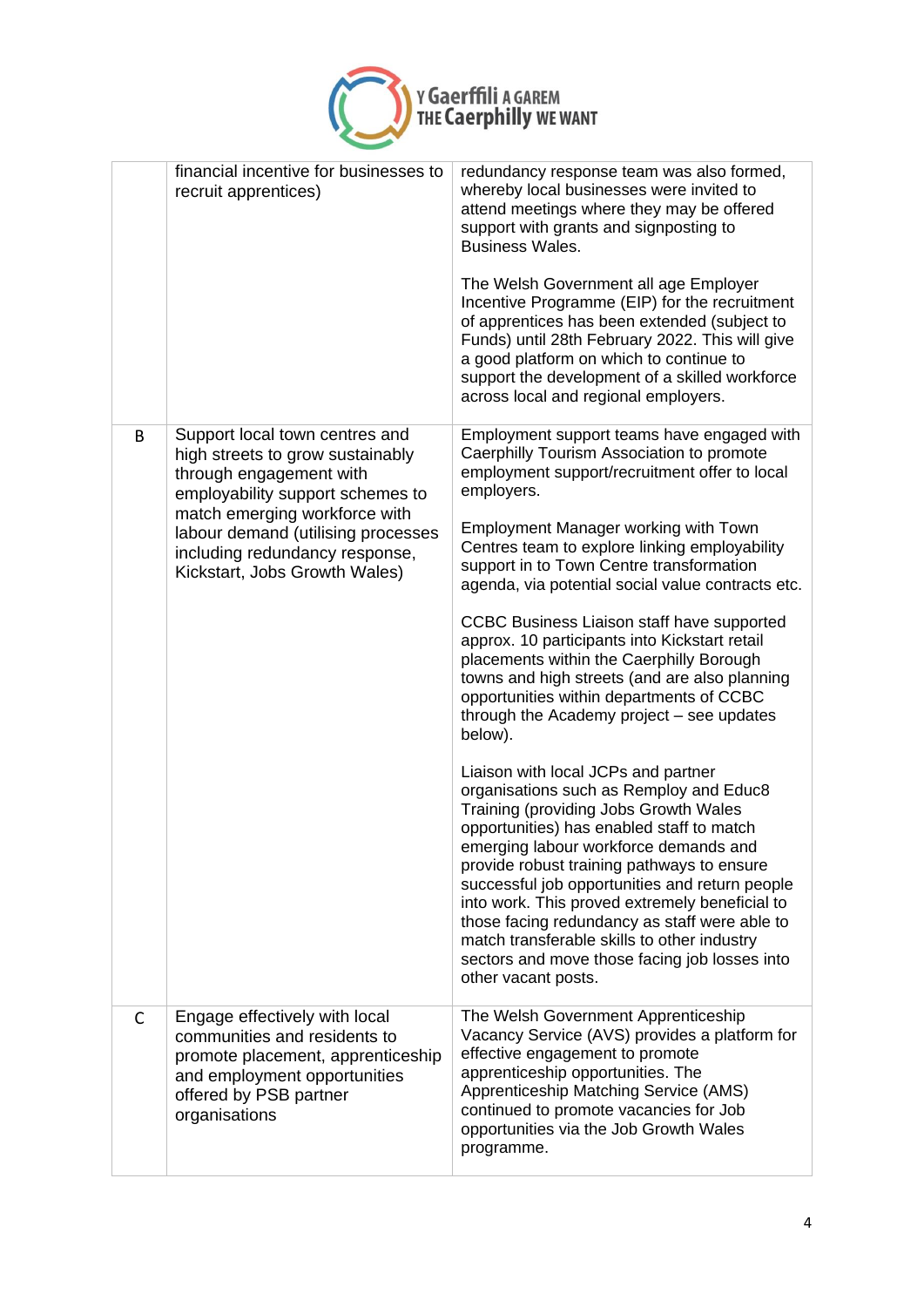

|   |                                                                                                                                                                       | Locally, employment support teams within<br>CCBC work with partners including the DWP to<br>provide opportunities to local communities,<br>directly via the Jobcentre Plus jobseeker<br>referral process - and also via outreach<br>engagement work to reach<br>communities/individuals who are not engaged<br>with JCP. Engagement work throughout the<br>pandemic has predominantly been via remote<br>means (e.g. social media), however staff are<br>now resuming attendance at/development of<br>face to face engagement activities, to include<br>those communities who became more<br>detached during pandemic due to exacerbation<br>of barriers.                                                                                                                                                                                                                                                                                                                                                                                  |
|---|-----------------------------------------------------------------------------------------------------------------------------------------------------------------------|--------------------------------------------------------------------------------------------------------------------------------------------------------------------------------------------------------------------------------------------------------------------------------------------------------------------------------------------------------------------------------------------------------------------------------------------------------------------------------------------------------------------------------------------------------------------------------------------------------------------------------------------------------------------------------------------------------------------------------------------------------------------------------------------------------------------------------------------------------------------------------------------------------------------------------------------------------------------------------------------------------------------------------------------|
| D | Work with the Procurement<br>Enabler to maximise community<br>benefits and targeted recruitment<br>and training opportunities arising<br>from public sector contracts | Supplier Survey Sessions held by CCBC<br>Procurement on how we can change<br>procurement in the future - Sharing of<br>Communities for Work and Communities for<br>Work Plus and CCBC Academy Support<br>Services Offer - Information provided on the<br>support available in accessing job support as<br>part of the presentation given.<br>Catch up meetings now arranged every 6<br>weeks with the CCBC Employment Support<br>team to discuss upcoming contracts as part of<br>Procurement's Forward work plans / social<br>value and how we can link together to provide<br>best possible outcomes for both contractors<br>and CCBC.<br>Pre-tender engagement meetings with 21 <sup>st</sup><br>Century Schools and CCBC procurement<br>team.<br>Walters UK Awarded demolition of<br>Hafodrynys - CCBC Procurement and<br>Employment Support staff met with the<br>Managing Director of the company and<br>successfully obtained a 14 week paid work<br>position (interviews to be held in October,<br>possible case study to follow). |
| E | Maximise the earning capacity of<br>residents by ensuring they have<br>the right qualifications and skills to<br>meet local labour market needs                       | Colleges, training providers and Employment<br>Support teams continuing to provide education,<br>training and upskilling for local residents.<br>Specific pathways delivered (e.g. contact<br>centre, construction) and further pathways<br>being developed to try to address current<br>demand sectors including care and hospitality.<br>Key relationships also being formed to address<br>current shortage of HGV drivers and upskill<br>residents to address these needs.                                                                                                                                                                                                                                                                                                                                                                                                                                                                                                                                                              |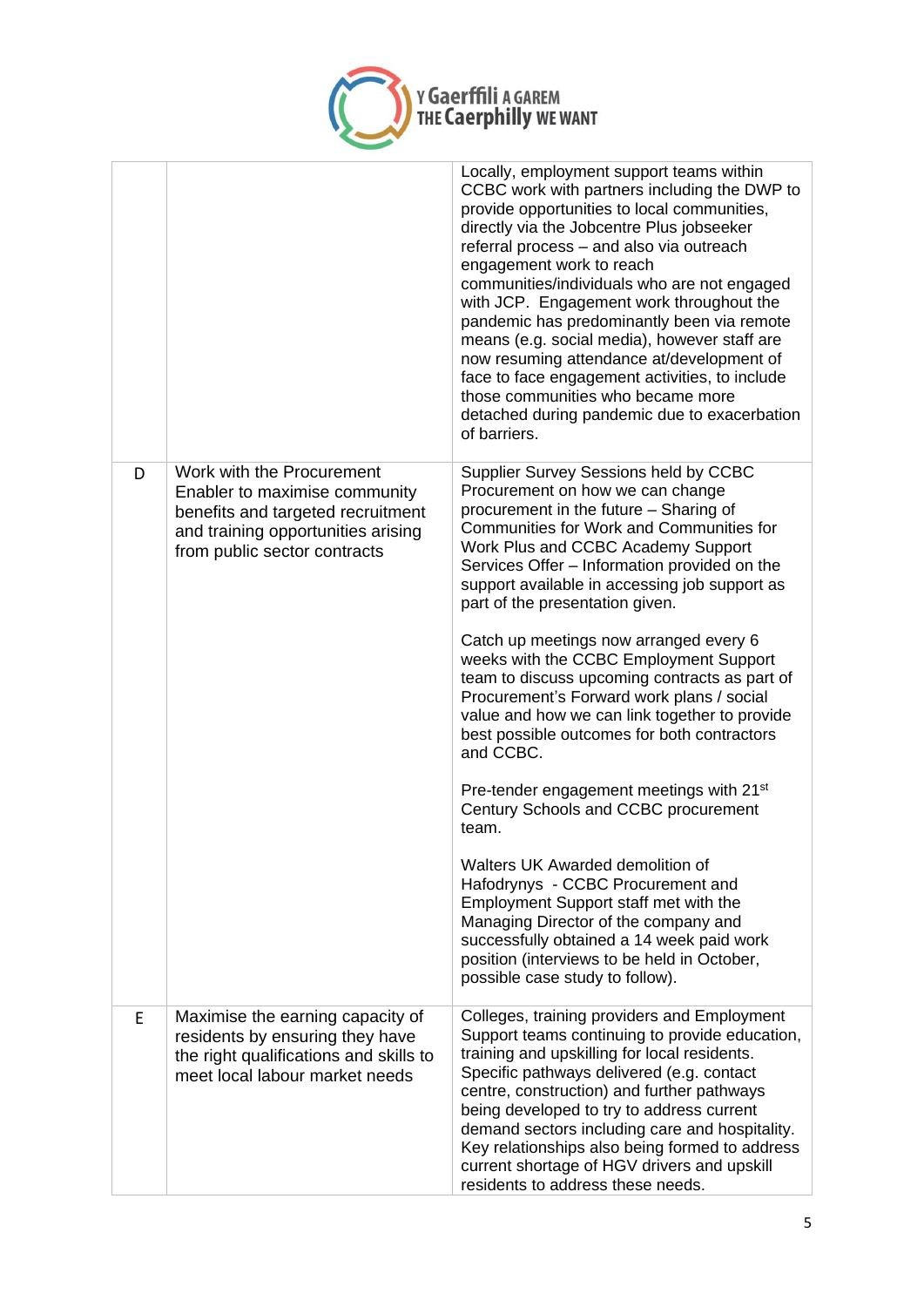

Ï

|   |                                                                                                                                                                                                                                                                                                                           | Over last 6 months, CCBC employment<br>support programmes have achieved 116<br>training outcomes for local residents as a route<br>to employability.                                                                                                                                                                                                                                                                  |
|---|---------------------------------------------------------------------------------------------------------------------------------------------------------------------------------------------------------------------------------------------------------------------------------------------------------------------------|-----------------------------------------------------------------------------------------------------------------------------------------------------------------------------------------------------------------------------------------------------------------------------------------------------------------------------------------------------------------------------------------------------------------------|
| F | Ensure apprenticeship and<br>employment pathway programmes<br>are aligned to workforce planning<br>needs and where skill shortages are<br>evident, including areas and roles<br>that are difficult to recruit to across<br>PSB partner organisations                                                                      | Within CCBC, Employment Support and HR<br>teams working closely together to consider<br>workforce development and align Kickstart,<br>placements, apprenticeships and employment<br>pathways to workforce demands. Also carrying<br>out specific activity with targeted departments<br>who are experiencing specific recruitment<br>problems, to develop new and possibly<br>innovative ways to address these issues. |
|   |                                                                                                                                                                                                                                                                                                                           | CCBC have approved £0.5m for the<br>development for apprenticeships internally as<br>part of the recent outturn report. Work is being<br>undertaken with Heads of Service to consider<br>how apprenticeship and employment pathway<br>programmes can support workforce planning<br>across the organisation, in particular in areas<br>where there are local and national skills<br>shortages                          |
|   |                                                                                                                                                                                                                                                                                                                           | This work now needs to be expanded across<br>PSB, with a resumption in coordinated activity<br>(planned for Q3).                                                                                                                                                                                                                                                                                                      |
|   |                                                                                                                                                                                                                                                                                                                           | Reps from local authority also attend Regional<br>Skills Partnership meetings, where insight is<br>shared into regional labour demands, enabling<br>Caerphilly teams to align activity to these<br>demands where appropriate.                                                                                                                                                                                         |
| G | Create a robust schools, college and<br>vocational career pathway into<br>employment, in particular working<br>closely with schools and colleges to<br>engage young talent into vocational<br>pathways as an alternative to<br>university. This includes work<br>experience placements and links<br>with local businesses | PSB members including Coleg y Cymoedd and<br>CCBC working in partnership to develop<br>employment pathways, in areas including<br>Hospitality, Rail, Construction (Groundworks),<br>with further opportunities to expand this offer<br>across other vocational areas. Links developed<br>with Coleg y Cymoedd futures team to support<br>those learners seeking employment and<br>avoiding NEETS.                     |
|   |                                                                                                                                                                                                                                                                                                                           | Work is being undertaken with the Chief<br>Education Officer and Head Teachers to<br>consider how the Council can engage more<br>effectively with schools and offer more work<br>experience placements so that pupils have a<br>better understanding of the Council's business<br>and future employment opportunities.                                                                                                |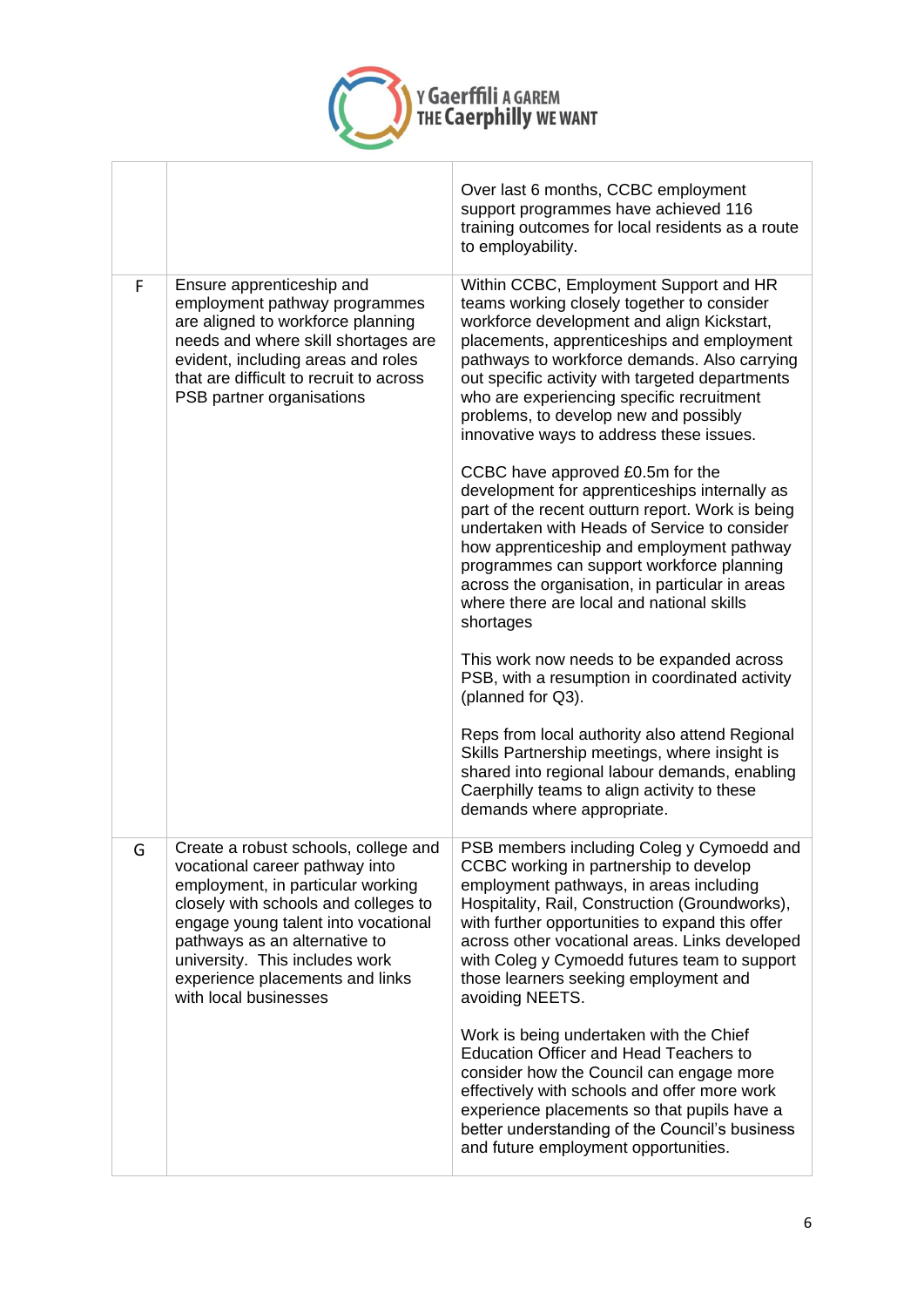

|   |                                                                                                                                                                                                       | The pandemic significantly impacted upon our<br>work with schools across the PSB partnership<br>group - as a PSB action area, we now need to<br>consider our approach with schools and<br>improve links.                                                                                                                                                                                                                                                                                                                                                                                                                                                                                                                                                                                                                                                                                                                                                                                                                                                                                                                                                                                                                    |
|---|-------------------------------------------------------------------------------------------------------------------------------------------------------------------------------------------------------|-----------------------------------------------------------------------------------------------------------------------------------------------------------------------------------------------------------------------------------------------------------------------------------------------------------------------------------------------------------------------------------------------------------------------------------------------------------------------------------------------------------------------------------------------------------------------------------------------------------------------------------------------------------------------------------------------------------------------------------------------------------------------------------------------------------------------------------------------------------------------------------------------------------------------------------------------------------------------------------------------------------------------------------------------------------------------------------------------------------------------------------------------------------------------------------------------------------------------------|
| H | Ensure existing staff within PSB<br>partner organisations are able to<br>undertake training to improve their<br>skills and knowledge, and access<br>apprenticeship opportunities where<br>appropriate | CCBC - The opportunity to increase apprentice<br>/ trainee / work placement opportunities is<br>currently being considered within the Council.<br>The Council has just agreed a Workforce<br>Development Strategy which will better<br>coordinate learning and development<br>opportunities across all services, to support the<br>improved skills and knowledge of staff.                                                                                                                                                                                                                                                                                                                                                                                                                                                                                                                                                                                                                                                                                                                                                                                                                                                  |
| I | Develop a shared apprenticeship<br>programme (Caerphilly Academy)<br>within the local authority and across<br>PSB partner organisations                                                               | Caerphilly Academy now progressing after a<br>delayed pilot year due to pandemic. Academy<br>mentor in post and following opportunities in<br>development/ongoing:<br>Parish Trust receiving support from<br><b>Employment Support programmes to recruit</b><br>3 x apprenticeships and 2 x Kickstart<br>opportunities. The employer has formally<br>committed to Academy support and the<br>successful candidates will be enrolled with<br>the Academy mentor for in work support.<br>One participant on an apprenticeship has<br>since left the placement having secured FT<br>employment elsewhere.<br>Relationship developed with Caerphilly<br>based employer (Ridgeway Golf Club) who<br>have engaged with the Academy to recruit<br>and offer in -work support to various<br>Kickstart vacancies. One participant is<br>being supported on a KS placement which<br>is due to end in November.<br>Discussions held with RCT Apprenticeship<br>and Grad Scheme Manager to discuss best<br>practice in support of Academy planning.<br>Deadline for EOIs for Academy/Kickstart<br>placements passed in September 2021.<br>EOIs consisted of:<br>8 Directorates<br>10 Job roles<br>45 individual opportunities requested |
|   |                                                                                                                                                                                                       | Decision making and selection process<br>underway.<br>Caerphilly Homes have requested support<br>in regards to 9 apprentices being recruited                                                                                                                                                                                                                                                                                                                                                                                                                                                                                                                                                                                                                                                                                                                                                                                                                                                                                                                                                                                                                                                                                |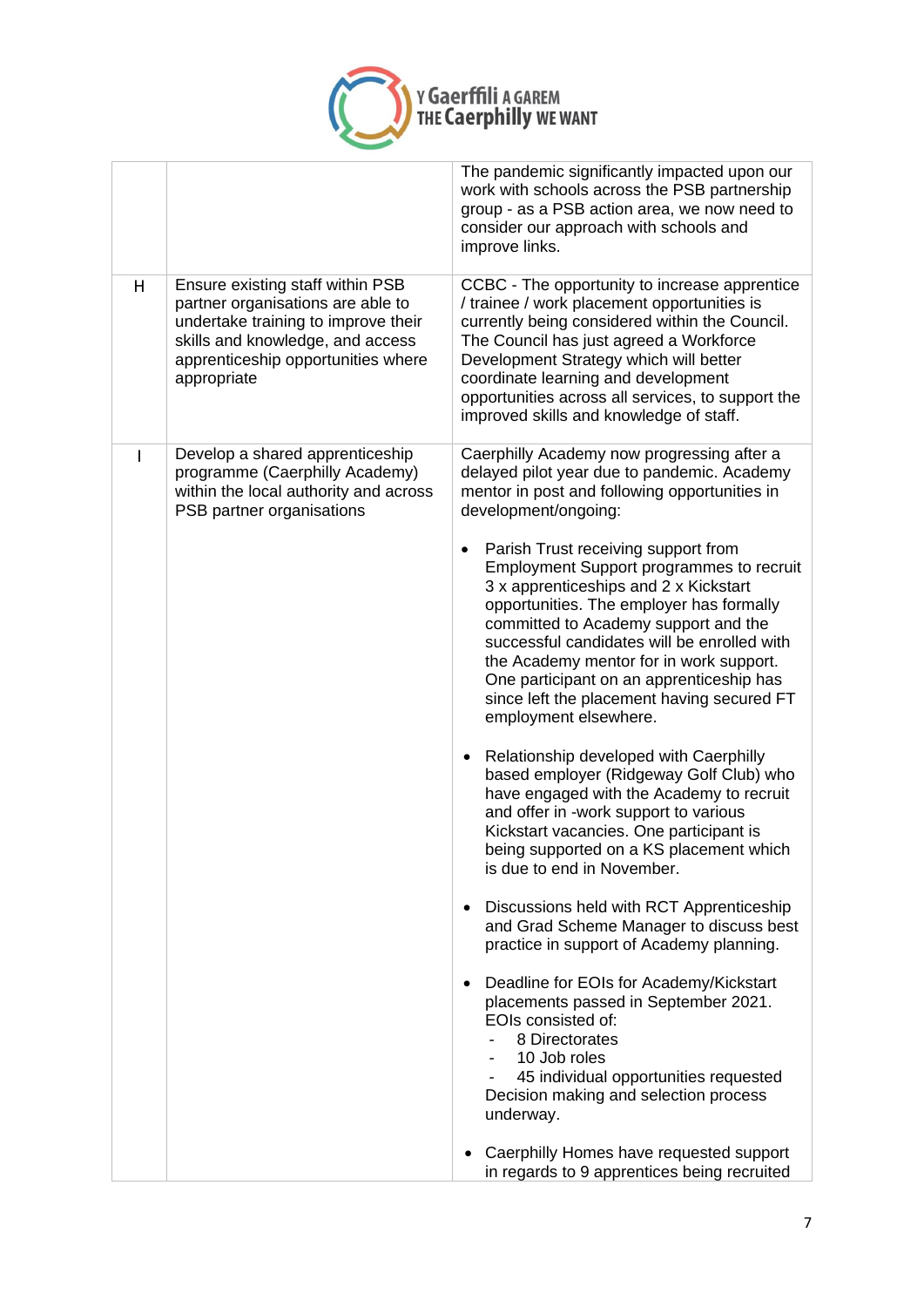

|   |                                                                                                                                                                                                                                                                                                  | in Q3. The Academy mentor will support<br>with recruitment, apprentice sustainability<br>and stakeholder management. Recruitment<br>due October 2021 for a January start.<br>Work placements completed with CCBC<br>Rural Development, Celtic Horizons and<br>CCBC Planning, with participants then<br>moving on to full time education or full time<br>employment.                                                                                                                                                                                                                                                                                  |
|---|--------------------------------------------------------------------------------------------------------------------------------------------------------------------------------------------------------------------------------------------------------------------------------------------------|------------------------------------------------------------------------------------------------------------------------------------------------------------------------------------------------------------------------------------------------------------------------------------------------------------------------------------------------------------------------------------------------------------------------------------------------------------------------------------------------------------------------------------------------------------------------------------------------------------------------------------------------------|
| J | <b>Promote Welsh Government</b><br>initiatives (including Kickstart, Jobs<br>Growth Wales, Traineeships) to<br>employers as an entry point to<br>apprenticeships and/or sustainable<br>employment                                                                                                | <b>Business Liaison and Business Support staff</b><br>continue to support local employers, which<br>includes discussing opportunities to build and<br>upskill workforce, including Kickstart and<br>apprenticeships. External employers are<br>referred directly to DWP or gateway contacts<br>for Kickstart placements, with additional<br>support offered from CCBC employment staff<br>to support them to recruit. Within CCBC,<br>approval has been given for hosting 10<br>Kickstart placements, which are currently in<br>development.                                                                                                         |
| K | Develop a career offer locally that<br>promotes the foundational economy<br>as a route to economic prosperity for<br>people of all backgrounds (linking to<br>the Resilient Communities Action<br>Area), supported by appropriate<br>pathways                                                    | <b>CCBC Business Liaison/Support teams have</b><br>developed multiple employment pathways<br>supporting the care & health services,<br>hospitality & retail, construction and housing.<br>By upskilling participants, teams were able to<br>provide the crucial 'stepping stone' into<br>employment. By targeting specific<br>disadvantaged areas and having CCBC<br>representation in the hubs of these<br>communities, we are able to forge strong<br>relationships with residents and provide<br>sustainable job opportunities to those most in<br>need, helping our communities most in need to<br>flourish.                                     |
| L | Provide support to businesses to<br>improve their competitive edge and<br>to take advantage of new<br>opportunities through the provision of<br>placements, apprenticeships and/or<br>paid employment - linking directly to<br>available regional workforce via<br>employment support programmes | <b>CCBC Business Liaison support many</b><br>businesses within the borough by supporting in<br>the development of work experience,<br>apprenticeships and placements - and<br>promoting these opps to participants from all<br>employability programmes. The business<br>liaison team is able to offer a bespoke<br>employment service to each business it serves.<br>This service provides a competitive advantage<br>to those companies that use our services,<br>enabling access to training budgets and<br>support staff to enable them to identify the<br>correct candidate for each job and providing<br>opportunities to develop training and |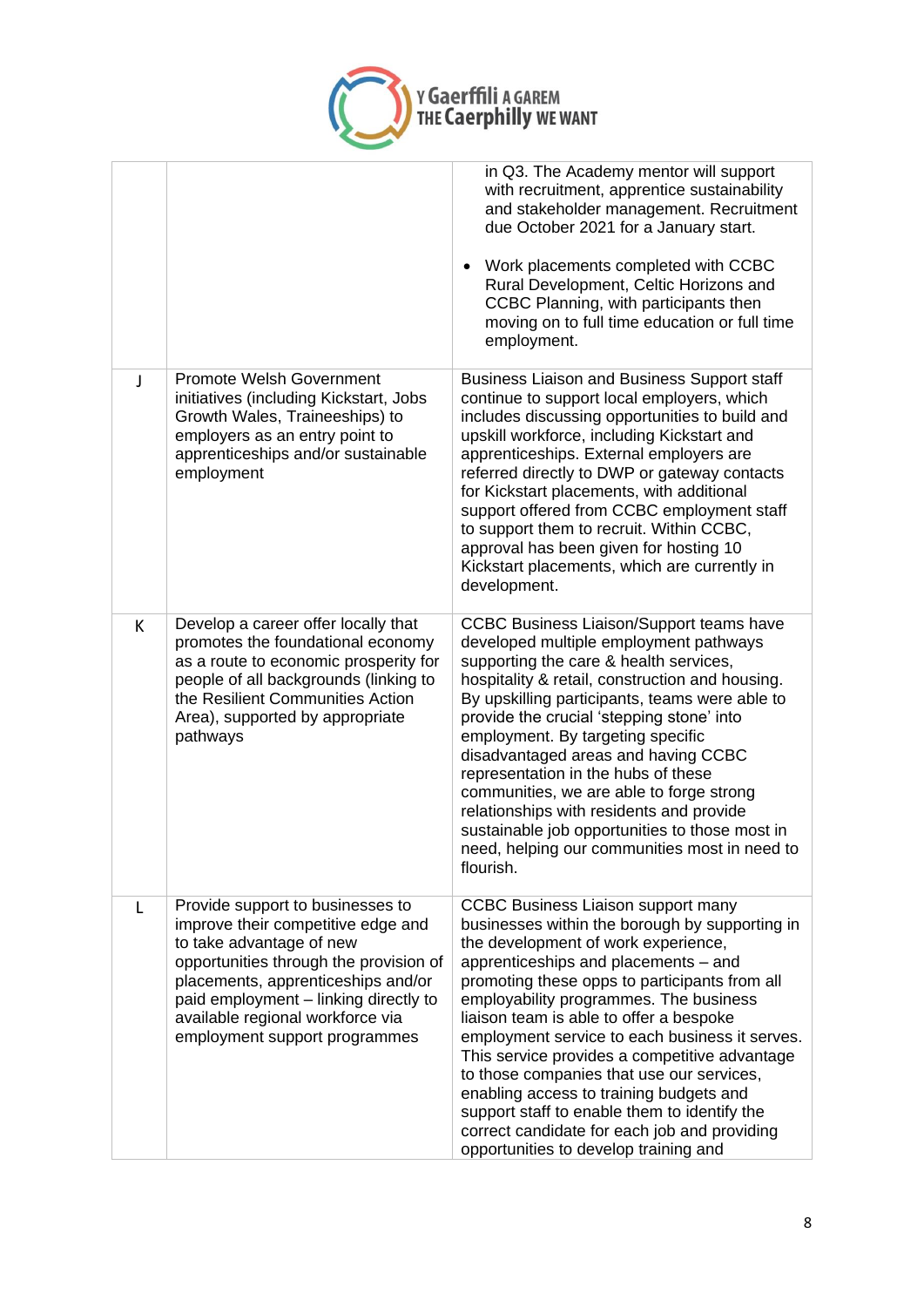

|   |                                                                                                                                                                                       | recruitment pathways to upskill individuals to<br>meet employer needs.                                                                                                                                                                                                                                                        |
|---|---------------------------------------------------------------------------------------------------------------------------------------------------------------------------------------|-------------------------------------------------------------------------------------------------------------------------------------------------------------------------------------------------------------------------------------------------------------------------------------------------------------------------------|
|   |                                                                                                                                                                                       | Specific innovative work with key employer<br>relationships has enabled employers to meet<br>demand, for example supporting Transcend<br>Packaging to develop family friendly shift<br>patterns.                                                                                                                              |
|   |                                                                                                                                                                                       | As a PSB action area group, we now need to<br>expand this activity across the group, to<br>coordinate key employer contacts to avoid<br>duplication across agencies.                                                                                                                                                          |
| M | Develop close links with the<br>Volunteering element of the Action<br>Area to provide residents with<br>opportunities for progression into<br>employment                              | No significant update at this stage $-$ to be<br>developed. (However, CCBC Employment<br>teams maintain strong links with Caerphilly<br>Cares team, who support volunteers alongside<br>GAVO and refer in to employment programmes<br>where appropriate).                                                                     |
| N | Map all current traineeship and<br>apprenticeship programmes and<br>structures across PSB partner<br>organisations                                                                    | No significant update at this stage.                                                                                                                                                                                                                                                                                          |
| O | Explore the most appropriate way to<br>deliver a 'one stop shop' approach<br>across PSB partner organisations, to<br>raise awareness of apprenticeship<br>opportunities               | No significant update at this stage.                                                                                                                                                                                                                                                                                          |
| P | Identify how best to influence and<br>maximise apprenticeship and training<br>opportunities from the Cardiff City<br>Region for Caerphilly county borough<br>and its residents        | A number of senior officers are working with<br>officers from the Cardiff City Region to<br>maximise apprenticeship and training<br>opportunities.                                                                                                                                                                            |
|   |                                                                                                                                                                                       | Reps from CCBC also attend CCR Regional<br>Skills Partnership meetings, to influence<br>discussion around opportunities offered by<br>group, feeding back and linking in where<br>appropriate.                                                                                                                                |
| Q | Engage with schools at the earliest<br>possible opportunity in a child's life to<br>highlight the positive benefits of<br>apprenticeships as a realistic<br>alternative to university | Coleg y Cymoedd has good working<br>relationships with schools, however this is<br>something as a network and provision we need<br>to improve. Covid has impacted this until now.                                                                                                                                             |
|   |                                                                                                                                                                                       | CCBC - Work is being undertaken with the<br>Chief Education Officer and Head Teachers to<br>consider how the Council can engage more<br>effectively with schools and offer more work<br>experience placements so that pupils have a<br>better understanding of the Council's business<br>and future employment opportunities. |
|   |                                                                                                                                                                                       |                                                                                                                                                                                                                                                                                                                               |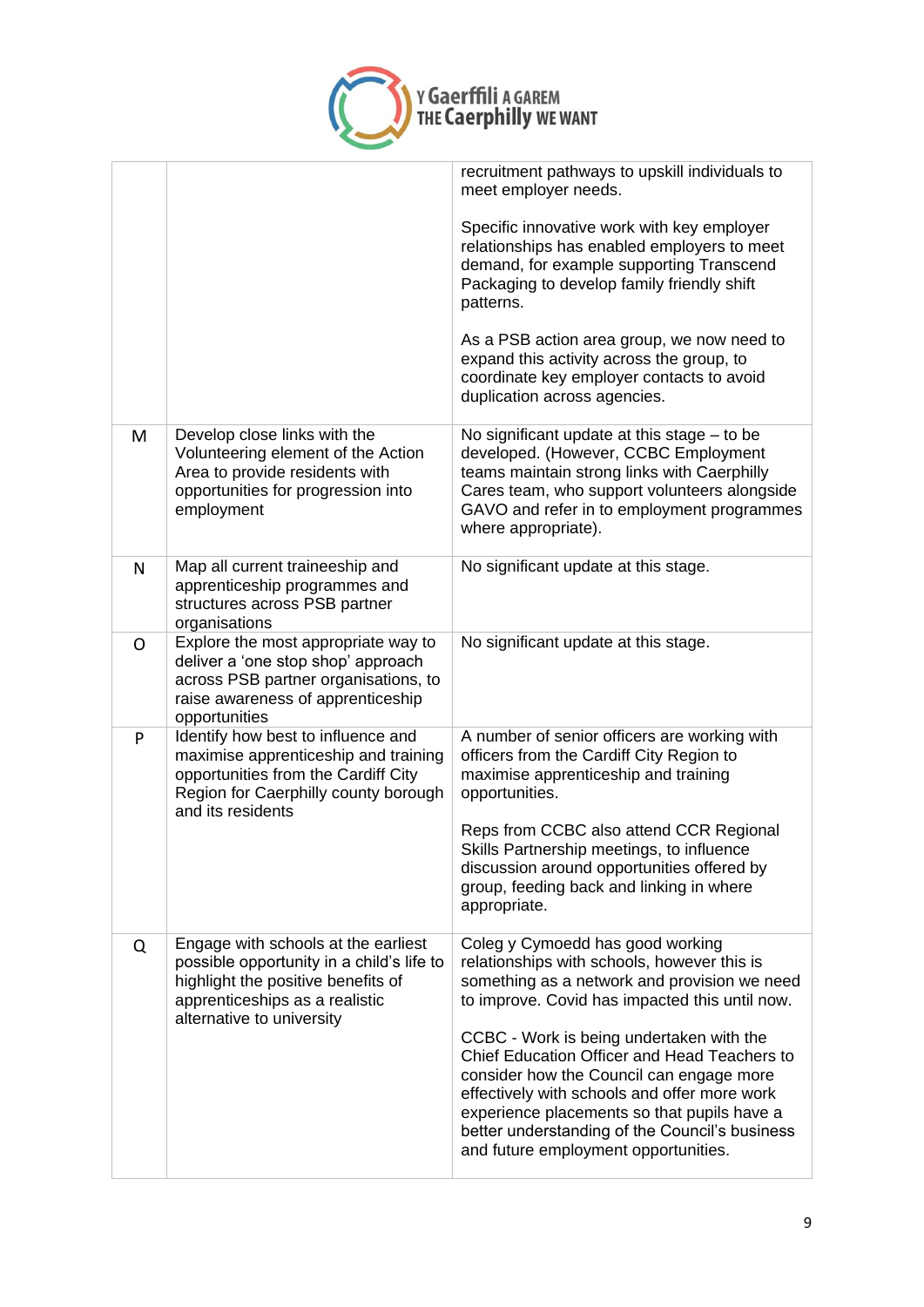

|   |                                                                                                       | CCBC Employment teams considering how<br>best to involve schools within evolving<br>engagement plans, now that restrictions due to<br>pandemic have lessened.                                                                                                                                                                                                                                                                                                                                                                                           |
|---|-------------------------------------------------------------------------------------------------------|---------------------------------------------------------------------------------------------------------------------------------------------------------------------------------------------------------------------------------------------------------------------------------------------------------------------------------------------------------------------------------------------------------------------------------------------------------------------------------------------------------------------------------------------------------|
| R | Identify upcoming growth sectors<br>and labour market demand across<br>Borough and wider Gwent region | By constantly liaising with CCBC business<br>team, JCPs, community groups, partner<br>organisations, Business Wales, CCR Regional<br>Skills Partnership and Welsh Government, we<br>are able to identify upcoming growth sectors<br>and labour market demands. We have strong<br>communications with local community groups,<br>other local authorities and also local colleges.<br>Through constantly liaising with these groups<br>we are able to be proactive in our approach to<br>employment support for Caerphilly and the<br>wider Gwent region. |

### **Conclusion**

It is evident within the updates above that this is a rapidly evolving yet vital area of action for PSB partners within Caerphilly, as the local authority area and wider region continue to recover from the economic impact of the Covid pandemic. The focus of activity across all partners has been employer engagement, harnessing opportunities to enable progression of participants into employment; however employers in some sectors (e.g. Hospitality, Care) have also reached out to partners across this action area to address very real problems in terms of labour shortages and ongoing recruitment issues. Whilst job growth in the wake of the pandemic has been a clear priority, it is also apparent that work needs to be done with employers to encourage them to also consider longer term plans to grow their workforce, by taking advantage of trainee and apprenticeship schemes.

Whilst there has been significant amounts of work done by individual partners across the action area (see updates above), it is also apparent that, within the pandemic, there has been a stall in co-ordinated partnership activity. Whilst some ad hoc partnership work has taken place between different members of the action area group, a focus for the next period should be a resumption in specific meetings of the group and co-ordinated planning and delivery to meet labour market needs.